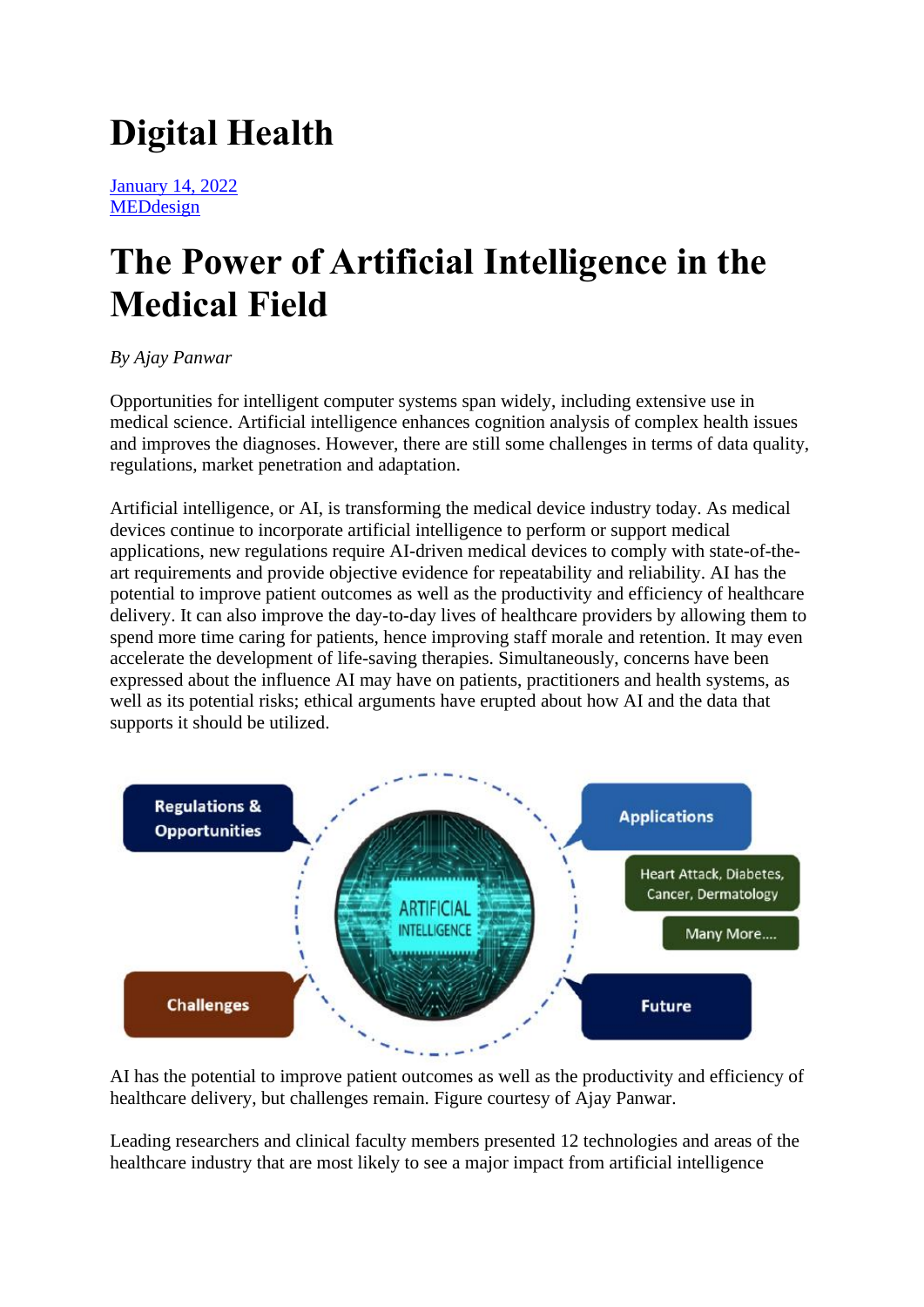within the next decade at the 2018 World Medical Innovation Forum on artificial intelligence, hosted by Partners Healthcare.

#### **AI in Medical Equipment and Healthcare**

From real-time video from the interior of a refrigerator to automobiles that can identify when the driver is inattentive, smart gadgets are sweeping the consumer market. In the medical industry, smart gadgets are critical for monitoring patients in the ICU and elsewhere. Artificial intelligence can improve outcomes and minimize costs related to hospital-acquired diseases penalties by improving the capacity to predict deterioration, detect the development of sepsis, or detect the onset of complications.

#### **Heart Attack**

When a section of the heart muscle doesn't get enough blood, it causes a heart attack, also known as a myocardial infarction. The longer the heart muscle goes without therapy to restore blood flow, the more damage it sustains. The most common cause of heart attack is coronary artery disease. A strong spasm, or abrupt contraction, of a coronary artery, which can block blood flow to the heart muscle, is a less common reason. Experts at the University of Oxford have used machine learning to create a "fingerprint," or biomarker.

The fat radiomic profile reveals biological red flags in the blood arteries that feed blood to the heart, such as inflammation, scarring and vessel alterations, all of which are indicators of a potential heart attack. Another example is cardiovascular magnetic resonance (CMR): CMR is a scan that detects how much of a particular contrast agent the heart muscle picks up and evaluates blood flow to the heart; the stronger the blood flow, the less likely there will be blockages in the heart veins.

#### **Diabetes**

Uncontrolled diabetes causes diabetes mellitus, which can lead to multi-organ failure in individuals. As a result of improvements in machine learning and artificial intelligence, it is now possible to detect and diagnose diabetes in its early stages using an automated procedure that is more efficient than manual diagnosis. Image-based AI-assisted medical screening and diagnosis is presently in development. Diabetic retinopathy (DR), age-related macular degeneration, glaucoma, retinopathy of prematurity, age-related or congenital cataract, and retinal vein occlusion are among the disorders where this technique is now being applied in ophthalmology.

IDx-DR is the first AI algorithm [authorized by the FDA for detecting DR](https://www.fda.gov/news-events/press-announcements/fda-permits-marketing-artificial-intelligence-based-device-detect-certain-diabetes-related-eye) in non-ophthalmic healthcare practitioners' offices. The gadget is linked to a non-mydriatic retinal camera (Topcon's TRC-NW400), which sends the pictures to a cloud-based server. Based on autonomous comparison with a huge collection of typical fundus photos, the server uses IDx-DR software and a "deep-learning" algorithm to discover retinal abnormalities compatible with DR. One of two outcomes is provided by the software: (1) Refer to an eyecare professional (ECP) if more than moderate DR is discovered; (2) If the results are negative for more than mild DR, rescreen in 12 months.

#### **Cancer**

One of the most promising methods of cancer treatment is immunotherapy. Patients may be able to beat tough tumors by attacking them with the body's immune system. Machine learning algorithms and their ability to synthesize extremely complex data may open up new avenues for tailoring drugs to a person's genetic composition.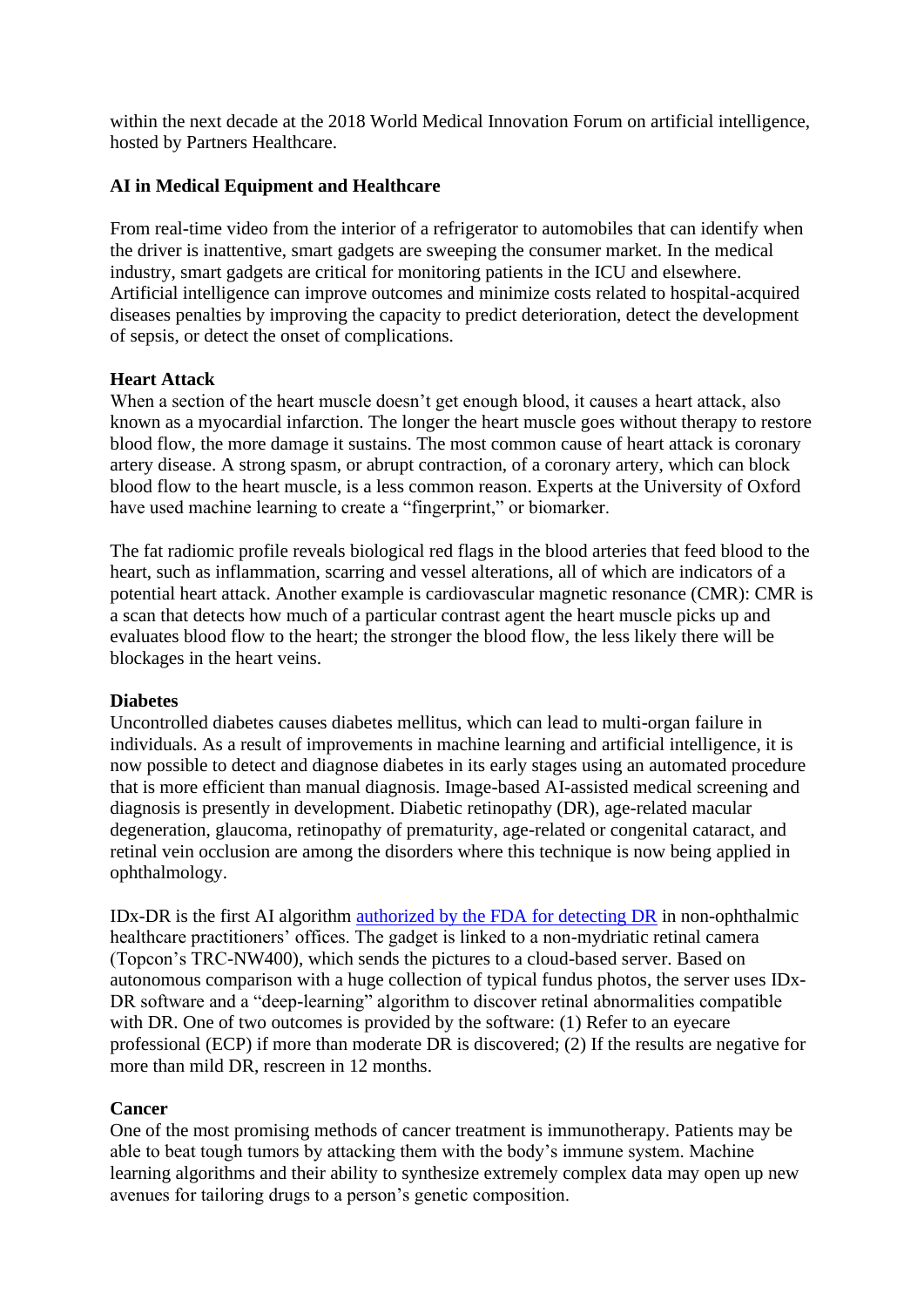#### **Dermatology and Ophthalmology**

Every year, the quality of cell phone cameras improves, and they can now create photos that can be analyzed by artificial intelligence systems. Two of the first specialties to gain from this trend are dermatology and ophthalmology. Researchers in the UK have even developed a gadget that analyzes photos of a child's face to detect developmental difficulties. The approach may detect discrete elements including a child's jawline, eye and nose placement, and other characteristics that could suggest a craniofacial aberration. The program can match everyday images to more than 90 illnesses, allowing doctors to make better-educated decisions.

#### **Challenges**

Electronic health records are a gold mine of patient data, but doctors and engineers have battled to gather and analyze it in a way that is accurate, quick and reliable.

Due to data quality and integrity difficulties, as well as a tangle of data formats, structured and unstructured inputs, and missing data, understanding how to engage in meaningful risk stratification, predictive analytics and clinical decision support has been particularly difficult. From cellphones with step trackers to wearables that can detect a pulse around the clock, a significant amount of health-related data is generated on the road. Collecting and analyzing this information, as well as complementing it with the information provided by patients via apps and other home monitoring devices, can provide a unique perspective on individual and population health. Artificial intelligence will play a key role in deriving relevant insights from this massive and diverse data set.

The difficulty of interoperability and integration is one of the main traits that divide academic research from practical AI applications. The majority of research focuses on creating AI models that function with carefully vetted sets of health data. Data is complex, scattered, and difficult to access in real life. The absence of a sufficient data architecture is often the biggest impediment to integrating AI into current applications.

Machine learning and artificial intelligence research require high-quality reporting. The danger of bias and the possible value of prediction models can only be accurately appraised if all features of a diagnosis or prognosis model are fully and clearly reported. Machine learning studies should aim to follow best practice recommendations like the Transparent Reporting of a Multivariable Prediction Model for Individual Prognosis or Diagnosis (TRIPOD), which is designed to help researchers report studies that develop, validate, or update a prediction model for diagnostic or prognostic purposes.

#### **Conclusion**

Artificial intelligence has great potential in medical science beyond what we can imagine, and the current applications are only the beginning. As briefly discussed, immunotherapy has significant promise in cancer treatment. As we know, cancer is a deadly disease that impacts vital parts of the body. Customizing diagnosis according to the patient's genes is just outstanding. It is imminent that AI will help us in effectively diagnosing diseases, developing personalized medications for complex treatments, and much more.

In addition, many of the disease states discussed are a leading factor for a patient's cause of death (i.e., heart attack). Not to forget the adverse events from diabetes are unimaginable including cardiovascular complications, kidney damage, eye damage. Retinal image analysis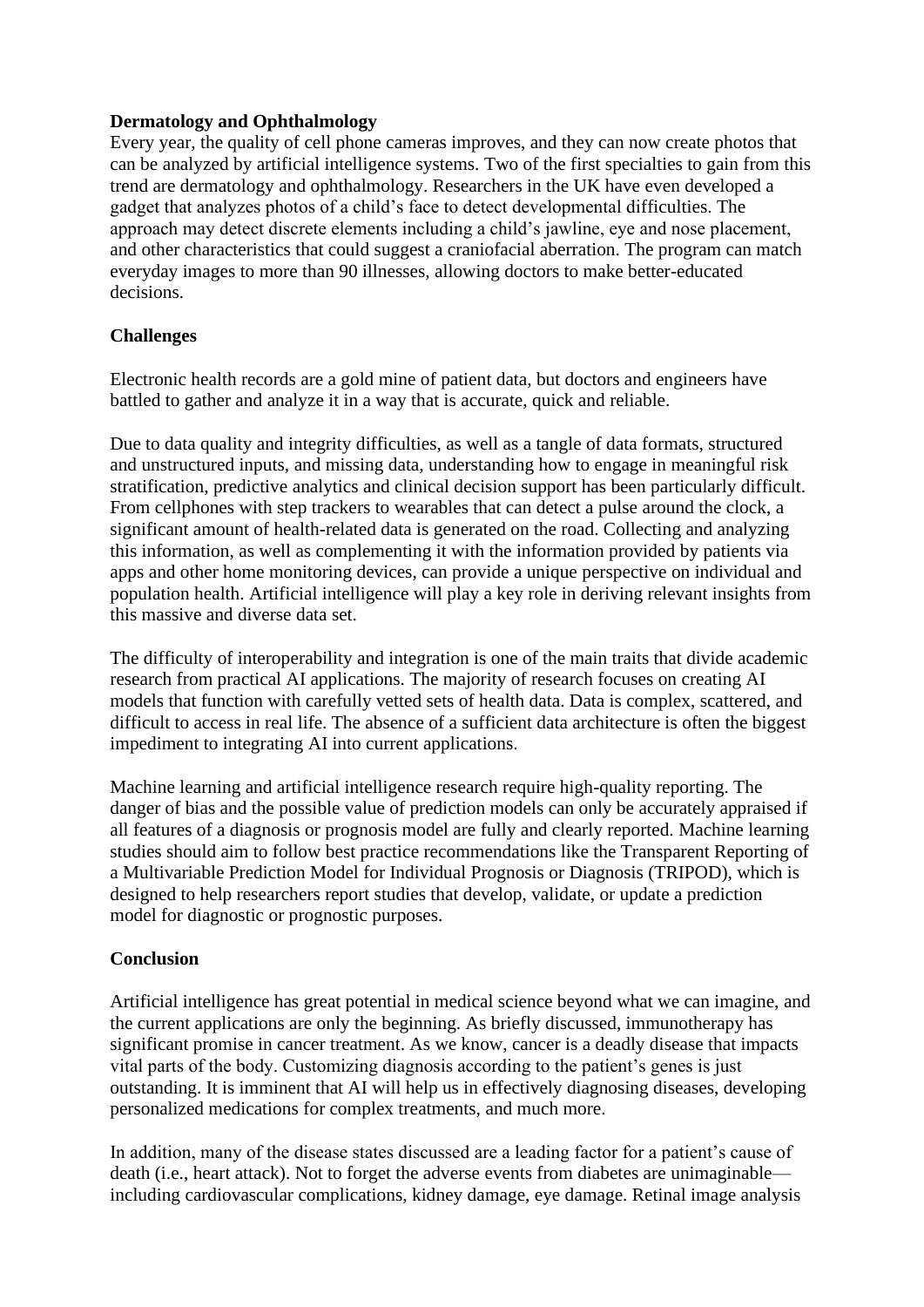also helps diabetic patients, as it aids the doctor with fundus image analysis, which can more swiftly help determine the next stages in a patient's therapy. Doctors would be able to attend to more patients who require treatment. Emerging healthcare technologies focus on minimizing eye specialist visits, lowering total treatment costs, and increasing the number of patients seen by each practitioner. AI can assist the healthcare provider in reaching his or her objective more effectively.

Although this technology helps in the healthcare industry, it should not be used to replace a clinician time. Advances in AI are bringing with them new possibilities for running and grading algorithms. But as stated, this is just the beginning era of Artificial Intelligence-Machine Learning in medical science. The more we focus on the improvement of data quality and automation in the analysis of medical data, the more the algorithms can assist us in identifying useful patterns — patterns that can be used to make accurate, cost-effective judgments in complex procedures.

[February 28, 2020](https://www.medtechintelligence.com/column/artificial-intelligence-applications-regulatory-approvals-on-rise-in-asia/) [Ameing for Asia](https://www.medtechintelligence.com/category/ameing-for-asia/)

### **Artificial Intelligence Applications, Regulatory Approvals on Rise in Asia**

*By Ames Gross*

The Chinese government is investing heavily in the development of new technologies that leverage AI. This includes solutions to address the COVID-19 outbreak.

The use of artificial intelligence in healthcare is accelerating rapidly, as devices and products that mimic human learning and behavior are on track to get regulatory approval in the United States, Europe and increasingly, Asia.

As recently as one year ago, **[artificial intelligence](https://www.medtechintelligence.com/column/asian-medtech-competitors-move-into-artificial-intelligence-market/)** was still largely in the research phase, but now hundreds of medical AI applications are nearing approval by regulators. In Europe and the United States, more than 100 AI products have already been cleared for clinical use. A flood of approvals in Asia are not far behind, with some already issued in South Korea, China and Japan.

Drawn to the new technologies because of their promise for speeding diagnosis and treatment of chronic diseases and growing the efficiency of medical delivery systems, the Asian giants are moving fast to get a handle on the new technologies. China's regulatory authority last year issued its first technical guidelines for AI-based software products, and the government is investing vast sums in development of the new technologies.

AI technologies rely on deep learning and sophisticated computer data analyses to detect disease early, achieve greater accuracy in diagnoses and offer more personalized medical treatments. They are developing rapidly across disciplines, but have been particularly in vogue in radiology, where the use of computerized images and software is already well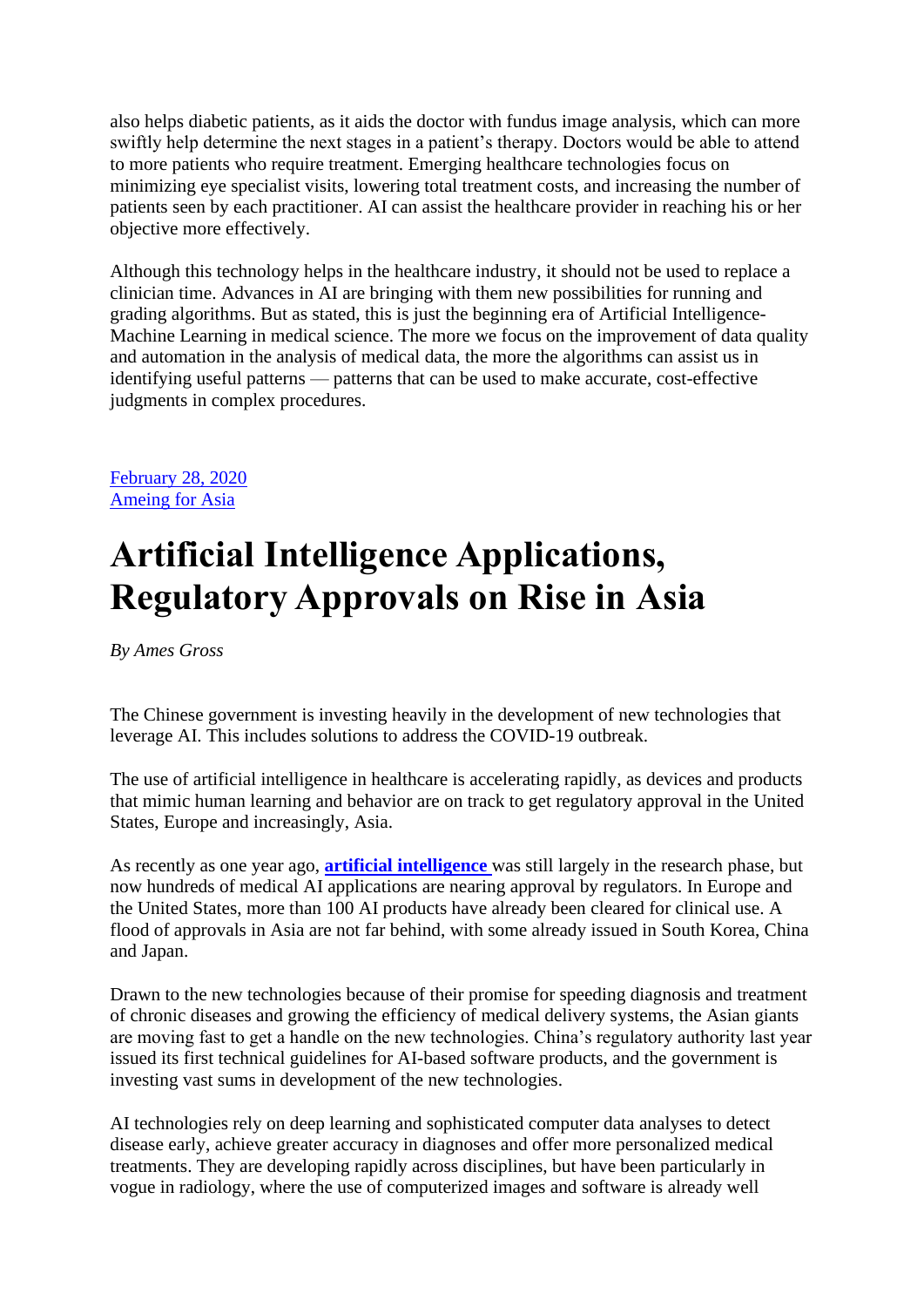established. AI technologies can harness large troves of data and image recognition software to provide solutions for image analysis and diagnoses. AI algorithms are being used to interpret chest radiographs, detect cancer in mammograms, identify cancerous skin lesions and colon polyps, analyze computer tomography scans, spy brain tumors on magnetic resonance images and even predict the development of Alzheimer's disease from positron emission tomography. Other applications of AI rapidly coming into play include drug development, health management and analysis of electronic medical records and genetic markers.

#### **In China, AI is Deployed against COVID-19, and More Widely for Disease Prediction**

Chinese health officials and private companies are seeking to leverage artificial intelligence to solve the nation's most pressing healthcare conundrums—a dearth of medical resources, high costs, arduous training periods for physicians, and an elevated rate of faulty diagnoses. Since the outbreak of the COVID-19 virus, AI is being marshalled to address all those issues right away.

At the end of January, the Shanghai Public Health Center (SPHCC) and Yitu Healthcare, a Shanghai-based startup, launched what they call the Intelligent Evaluation System of Chest CT for COVID-19. It uses AI technology to improve on traditional methods to evaluate chest lesion images, which usually require several hours. While those traditional methods are plagued by low efficiency and difficult clinical promotion, Yitu says the new AI system marshals image algorithms to intelligently diagnose and quantitatively evaluate CT images of COVID-19. It rapidly grades the severity of local lesions, diffuse lesions and whole lung involvement, allowing complete quantitative analysis in seconds.

The SPHCC is also combating the spread of the coronavirus using another AI technology, a continuous temperature sensor developed by **[VivaLNK](https://www.medtechintelligence.com/column/medical-wearable-sensor-and-software-platform-driving-healthcare-applications-in-remote-patient-monitoring/)**, a Santa Clara, California-based AI startup. And in mid-February, the Chinese government released a public app, also AIpowered, to gauge potential coronavirus exposures.

Chinese multinational tech company Baidu, Inc. has made its online doctor consultation platform free for users who want to consult with a doctor about COVID-19. Thus far, the platform has handled more than 4.2 million inquiries from users about COVID-19, according to Baidu. And in hospitals in several Chinese provinces, AI-powered robots are being used to boost staffing and reduce the risk of cross infection among nurses, doctors and technicians

Beyond AIs application to the COVID-19 outbreak, Chinese firms are moving forward in using AI to improve medical imaging and diagnosis over the long term.

Since 2017, when Shenzhen-based-based Tencent Holdings, Ltd. launched its AIMIS diagnostic medical imaging service, it has reached agreements with more than 100 Chinese hospitals to employ the technology. Airdoc, a Chinese health technology company, has developed an AI-driven system that diagnoses chronic diseases by analyzing retinal images. Also, Accutar Biotechnology, a Chinese AI pharmaceutical company, has raised millions of dollars in funding for its venture to use 3D projections and chemical structures to develop pharmaceuticals.

Other Chinese companies are working to develop smarter wearable healthcare prediction and diagnosis devices, too. San Diego-based 12 Sigma Technologies, a company with a deep footprint in Beijing, Suzhou and Shanghai, makes data analysis software that allows